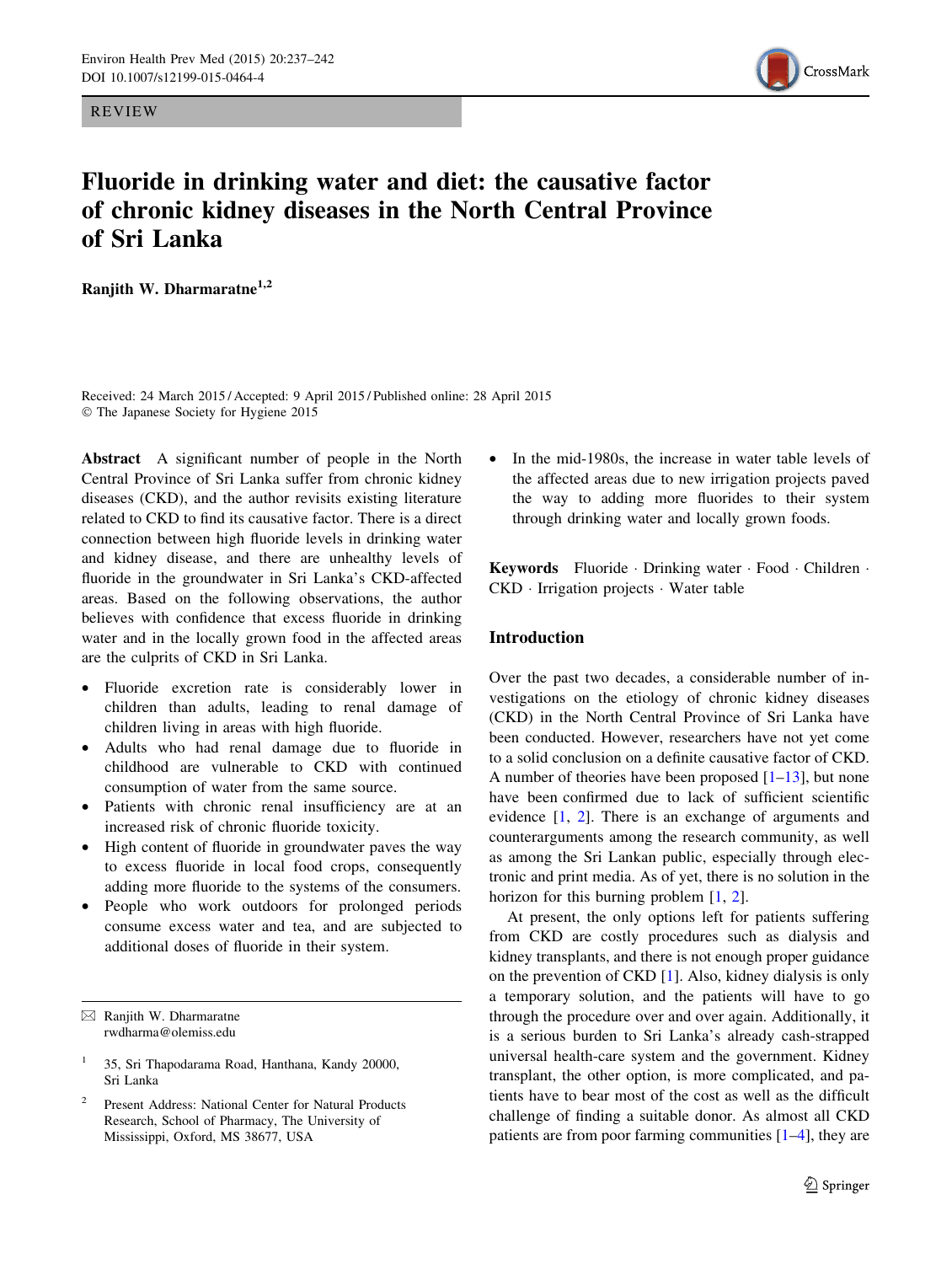left with a narrow window for survival. The ideal solution for this problem is finding the root cause of CKD, at which scientists are struggling right now, and taking remedial measures at the national level to prevent healthy people, especially children, from getting sick with CKD.

In this investigation, a comprehensive literature review on kidney diseases was carried out while carefully revisiting previous research reports and publications on CKD in Sri Lanka  $[1-13]$ . Through this literature review, the author finds that a considerable number of researchers from Sri Lanka and abroad have investigated CKD in Sri Lanka and that a sizeable amount of data is available in the literature. In addition, articles written by freelance science writers and scientists that appeared in national newspapers in Sri Lanka have also been referred. The objective of the author is to determine the root cause and present a potential solution for the problem of CKD in Sri Lanka by taking a fresh look at the already published data and information  $[1-13]$ . The author is of the opinion that a fresh and impartial approach on existing data along with a thorough literature review on CKD worldwide would be helpful to get a sensible answer to this issue, before conducting further field investigations. Hence, the author has decided to revisit the bibliography of CKD in Sri Lanka with a fresh look on available data and observations.

# Environmental factors

It is reported that the majority of CKD patients from the North Central Province of Sri Lanka do not show any identifiable causes, such as long-standing diabetes and hypertension, compared to their counterparts elsewhere [\[1](#page-4-0)– [3](#page-4-0)]. This observation leads one to conclude that CKD is endemic to the North Central dry zone of Sri Lanka [\[1–13](#page-4-0)]. Hence, it is logical to focus on the lifestyle of the said community, along with the environmental factors which are directly associated with their day-to-day life. According to a recent review, 7.5 % of the population in the said region is directly affected by CKD, and the percentage of the population in the said region who suffer from kidney ailments is 12.5 % [[1\]](#page-4-0). Some reports claim that more than 15 % of residents of the affected areas are stricken with CKD [\[9](#page-4-0)]. They also highlighted that it is also mainly the working male population who are affected by the disease [\[1–13](#page-4-0)].

A number of theories suggest that CKD occur due to fluoride, cadmium, arsenic, aluminum, mercury, uranium, vanadium, algal toxins or phosphates  $[1-11, 13]$  $[1-11, 13]$  $[1-11, 13]$  $[1-11, 13]$  $[1-11, 13]$ , but none of these theories have been confirmed due to lack of sufficient scientific evidence [\[1](#page-4-0), [2](#page-4-0)]. More recent theories are mainly focused on the use of pesticides and fertilizers, especially glyphosate [\[8](#page-4-0)] and their adverse effects to the environment, directly from the pesticide or from their potential contaminants such as arsenic, cadmium, and mercury [\[4](#page-4-0), [5,](#page-4-0) [7](#page-4-0), [10\]](#page-4-0). Another theory proposed talks about the increased ionicity of drinking water resulting from fertilizer runoff into the river system, redox processes in the soil, and features of 'tank'-cascades and aquifers [\[9](#page-4-0)].

#### Cadmium

A recent World Health Organization (WHO) report on CKD stresses cadmium as a causative factor for CKD [\[7](#page-4-0)], and human and animal studies suggest that elevation of blood glucose levels due to the exposure of environmental cadmium can lead to some types of diabetes and diabetesrelated kidney disease [[14\]](#page-4-0). However, CKD patients from Sri Lanka do not show any indication of long-standing diabetes [[1,](#page-4-0) [2](#page-4-0), [4](#page-4-0)]. Therefore, it is questionable to consider cadmium as the root cause for CKD in Sri Lanka.

#### Drinking water

Based on the literature review conducted, one thing almost all investigators of CKD in Sri Lanka appear to agree on is the possibility of drinking water having a close association with cases of CKD in Sri Lanka  $[1-13]$ . Therefore, upon considering a literature survey on CKD in Sri Lanka and further analysis, the author has decided to focus primarily on drinking water of the affected area  $[1-13]$ .

#### Chronic kidney disease

Clinically, CKD is characterized by tubular proteinuria,  $\beta$ 2-microglobulinuria, and the absence of hypertension and edema. This histological appearance of CKD is ''tubulointerstitial'' that can be commonly observed in toxic nephropathies [\[1](#page-4-0), [2](#page-4-0), [4,](#page-4-0) [12\]](#page-4-0). So far, many investigators have generated considerable amount of medical as well as environmental data on this issue  $[1-13]$ .

#### Fluoride

It has been reported that fluoride levels in water consumed by CKD patients in affected areas vary from 0.05 to 4.8 mg/L, with the mean value of 0.78 mg/L  $[1-4]$ , which is well above the 0.5 mg/L, the limit recommended for tropical countries by the WHO [\[4](#page-4-0)]. Some reports provide alarming values as high as 3.9-7.3 mg/L fluoride levels in groundwater in some affected areas [\[3](#page-4-0), [9](#page-4-0), [11](#page-4-0)]. Incidentally, it is reported that dental and skeletal fluorosis is also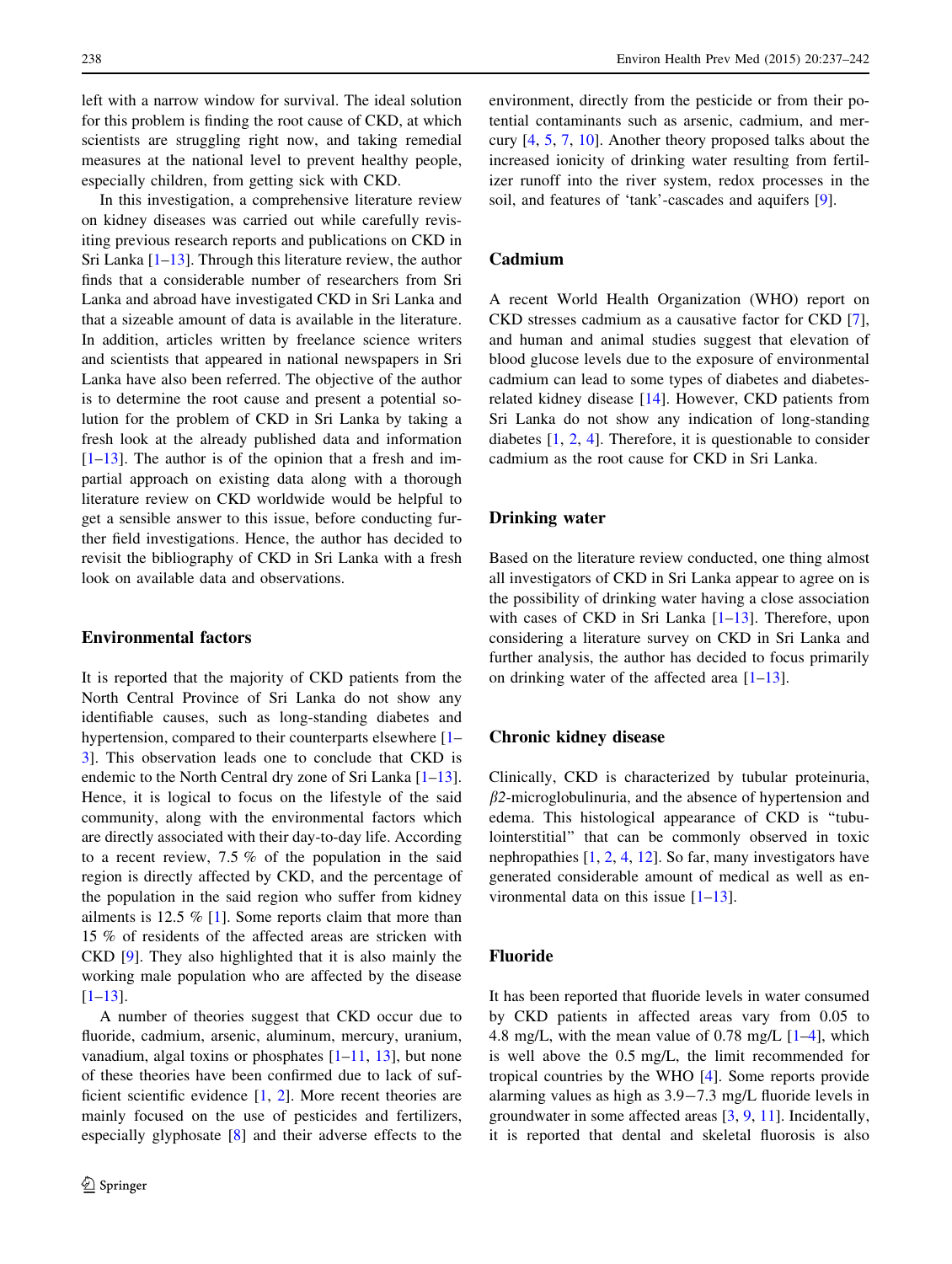widespread in these areas [[4\]](#page-4-0) and, therefore, it is apparent that people in CKD-affected areas in Sri Lanka are already being poisoned by high amounts of fluoride. This is why the author has opted to focus mainly on fluoride in drinking water in CKD-affected areas.

In medical literature, there are considerable amounts of research that warn about potential fluoride poisoning of consumers in municipalities in the USA and other Western countries, and about the addition of ppm amounts of fluoride to drinking water in the areas that do not have enough fluoride in groundwater  $[15-22]$  $[15-22]$ . These warnings are due to a number of health risks including the risk of kidney toxicities that pave the way to CKD. The author came across an article on this subject titled ''Fluoridation of drinking water and kidney disease: absence of evidence is not evidence of absence'' [\[16](#page-4-0)] and trusts that in the case of CKD in Sri Lanka there is ample amount of evidence, but what is lacking is a proper and impartial analysis. Further, the above article highlights a study which has proved that drinking water containing fluoride levels over 2.0 mg/L (which is half the fluoride concentration considered safe by the US Environmental Protection Agency) could in fact damage tubular structures in children [\[16](#page-4-0), [17\]](#page-5-0). This conclusion is based on an investigation of 210 children in China which found that children drinking water with more than 2 ppm fluoride had increased levels of N-acetyl glucosamine (NAG) and y-glutamyl transpeptidase (yGT) in their urine, both of which are markers of renal tubular damage [\[17](#page-5-0)]. Another research publication reported that over 2.0 mg/L fluoride in drinking water can cause renal damage in children, and the degree of damage increases with the fluoride content of drinking water [[18\]](#page-5-0). Another research article titled ''Fluoride pharmacokinetics in infancy'' explains that infants have impaired ability to excrete fluoride. According to their findings, young children retain a significantly higher percentage (80 %) of an absorbed dose of fluoride compared to adults (50 %), supporting the finding that ''renal fluoride excretion rate is lower in children than adults'' [\[19](#page-5-0)]. According to the research, high fluoride uptake in developing bones during childhood explains this difference in fluoride retention [[19\]](#page-5-0).

Therefore, as reported by other researchers, infants and children who are exposed to high levels of fluoride through drinking water and diet are exposed to more fluoride retention in the body, thereby weakening their kidneys and becoming more vulnerable to kidney diseases in their adulthood [[16–](#page-4-0)[23\]](#page-5-0). These particular research investigations explain that there are no known adverse effects associated with relatively low levels of fluoride (1–2 ppm in drinking water) on a chronic basis [\[17](#page-5-0)]. However, the actual levels of fluoride intake have to include not only the levels in water, but also in the diet and other fluoride-containing products such as toothpastes, medication, contaminations from pesticides, and more [\[17](#page-5-0)]. Also, it is extensively reported that patients with chronic renal insufficiency are at an increased risk of chronic fluoride toxicity [\[16](#page-4-0), [17\]](#page-5-0). This means that those children who have been affected by fluoride accumulation/toxicity through drinking water and diet with already sick kidneys will become sicker in their adulthood due to further consumption of water and food with high contents of fluoride, ultimately becoming CKD patients. Another research paper states that, ''renal fluoride toxicity in human beings is difficult to assess in the literature, but there are experimental studies as well as clinical reports to prove it'' [[20\]](#page-5-0), and the author has given a case of fluoride intoxication related to potomania of Vichy water, a highly mineralized water containing 8.5 mg/L of fluoride as an example. In this report, features of fluoride osteosclerosis were prominent and end-stage renal failure was present [\[20](#page-5-0)]. Further, he mentions that "the young age of the patient, the long duration of high fluoride intake, and the absence of other cause of renal insufficiency suggest a causal relationship between fluoride intoxication and renal failure.'' Another research paper highlights the toxicity of fluoride in drinking water to human kidneys, and states that the liver and the kidneys are the target organs markedly attacked by excessive amounts of fluoride. It also explains how high doses of fluoride intake lead to the changes of structure, function and metabolism in the liver and kidney [\[21](#page-5-0)].

The author strongly believes that this is what is happening in the North Central Province of Sri Lanka, and the above cited research articles are well in agreement with this assumption. More literature is available in science literature worldwide that highlights the relationship between CKD and fluoride in drinking water and the diet.

#### Why are men more prone to get CKD?

Now that the relationship between CKD and fluoride consumption through water and diet has been maintained, the next question becomes, "why are *men* in these affected areas in Sri Lanka more prone to CKD?'' [[1–3\]](#page-4-0). Men spend more time in the paddy fields or farms, and dehydration due the exposure to the hot sun make them consume more and more water or their popular beverage, tea, which in turn adds more fluoride to their system. When compared with a normal daily diet, tea is exceptionally fortified with fluoride [\[23](#page-5-0), [24\]](#page-5-0). A study conducted in the USA showed that the mean fluoride content of the brewed teas  ${3.73 \pm 0.49 \text{ mg/kg} \ (n = 63)}$  was 3-4 times higher than the national mean value of fluoride in tap water  $(0.71 \pm 0.33 \text{ mg/kg})$  [\[24](#page-5-0)]. According to the US Dietary Reference Intakes (DRI) charts, the tolerable upper intake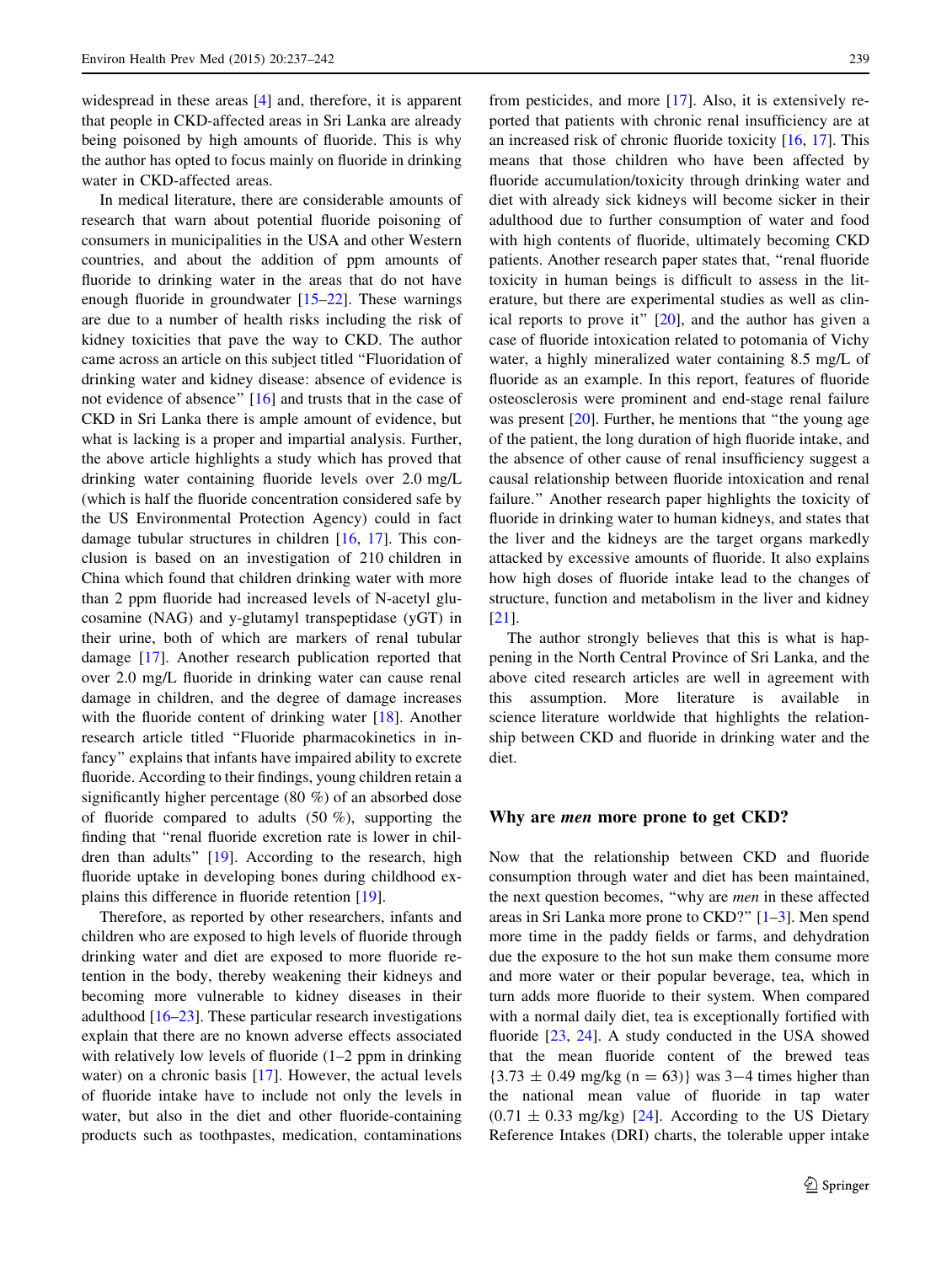levels of fluorides for infants, children, and adults (above 13 years) are  $0.7 - 0.9$ ,  $1.3 - 2.2$ , and 10 mg per day, respectively [[25\]](#page-5-0). It is estimated that an average farmer's intake of fluoride per day in the CKD-affected areas by just drinking water (3 L from a water source of 2 ppm fluoride) is around 6 mg per day [[3\]](#page-4-0). If an average farmer drinks at least four cups of tea per day, the intake of fluoride per day can reach higher than  $12-14$  mg just from the liquids. Also, the addition of fluorides from the diet will elevate to very high levels, making them vulnerable to CKD.

### Fluoride from diet

Some researchers have been focusing on the heavy metals and the diet of the CKD-affected region [\[5](#page-4-0), [26](#page-5-0)], when more attention should have been paid to the fluoride content of the locally grown foods and freshwater fish. Green leafy and other vegetables, pulses and products, and fruits are a staple part of the diet of people living in CKD-affected areas [\[25](#page-5-0)]. Vegetables, pulses, and other crops grown in this area should contain high contents of fluoride due to high levels of fluoride in both the soil and groundwater. For example, it is reported that amaranth, a cheap and popular vegetable green locally known as ''Thampala'', excessively absorbs fluoride from the soil [[27\]](#page-5-0). It is obvious that the crops grown in these areas of high fluoride concentrated soil will add more fluoride into the consumers' systems through their diet. Researchers have measured the translocation of fluoride from soil to plant body and found that high fluoride concentrations in soil are indicated by high mean concentrations of fluoride in vegetables that are grown on that soil [\[27–29](#page-5-0)]. Therefore, a high concentration of fluoride in the soil is directly linked to the high fluoride in groundwater and surrounding vegetation.

#### Why the last two decades?

The next question should be, "Why have cases of CKD in the North Central dry zone emerged within the last two decades?'' The most plausible explanation considers the irrigation projects launched during the time. During the past three decades, these CKD-affected areas benefited from a number of irrigation projects, including the Accelerated ''Mahaweli River Diversity Programme'' that brought a new water source to the area causing the groundwater table to elevate. The Mahaweli River basin extended by the accelerated ''Mahaweli Project'' in the mid-1980s covers most of the CKD-stricken areas [[9\]](#page-4-0). Due to the flat landscape in these irrigation areas, recharge of water led to increases in water table levels, resulting in high salinity levels in groundwater [\[30](#page-5-0), [31\]](#page-5-0). This

assumption is supported by the recent reports claiming that the groundwater in the affected areas have become more saline during the past two decades [\[8](#page-4-0)]. This observation was made by the people living in the area, and the report of a gradual but substantial increase in fluoride content of groundwater further validates this observation. In addition to water table increase, the author believes that drilling of large numbers of tube wells in the region can be another factor for this increase in fluoride, as some researchers have also suggested [[1\]](#page-4-0).

High salinity levels in groundwater means more fluoride as well as other minerals in groundwater, and all these new saline products make their way into the systems of those who consumed drinking water. At the same time, root systems of agricultural crops also absorb more mineral from the new soil environment, resulting in more minerals—including fluorides—in the food chain. A recent map on the distribution of fluoride in groundwater in Sri Lanka clearly shows that the fluoride in groundwater in CKDprevalent areas  $(>3$  ppm) is much higher than that of the neighboring farming districts of CKD-prevalent areas (1–3.0 ppm) [[32\]](#page-5-0). This disparity may probably be due to the absence of major irrigation projects in these districts during the last two to three decades, thereby keeping the groundwater table at a stable level, which prevents the increase of fluoride and other minerals in the groundwater as well as in the food crops grown in these areas.

## A plausible explanation

The water table of the CKD-affected areas would have been increased due to the Mahaweli River basin extended by the accelerated ''Mahaweli Project'' in the mid-1980s, paving the way to adding more fluorides and other minerals from the soil to the groundwater already rich in fluoride and other minerals. Hence, the drinking of groundwater as well as diet from the locally grown foods should be the reason for this relatively newly detected CKD in the North Central Province of Sri Lanka. Until Dr. Tilak Absekera reported a pattern of this CKD in these areas in 2003 [\[33](#page-5-0)], we would not have known for how long this condition had existed and how many people had perished from the disease.

Below is a summary of the above discussion:

- 1. A significant number of people living in the North Central dry zone suffer from CKD.
- 2. High fluoride content in groundwater, which is presently used for drinking and cooking purposes in CKD-affected areas, has been reported, and it has already been proven that dental and skeletal fluorosis is widespread among residents, due to fluoride poisoning.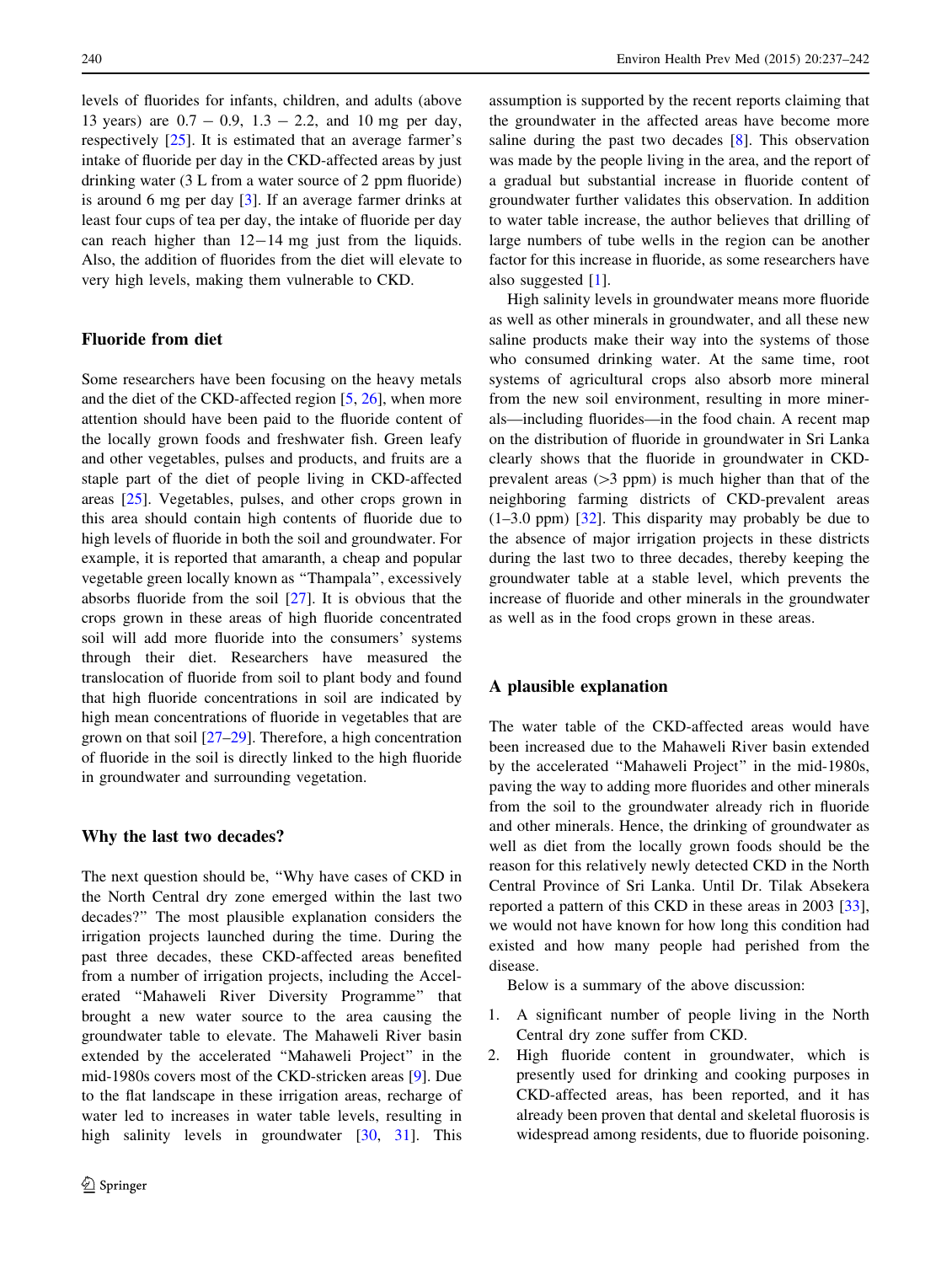- <span id="page-4-0"></span>3. There is enough medical evidence worldwide to prove that there is a direct connection between high fluoride levels in drinking water and kidney disease.
- 4. Fluoride excretion rate is considerably lower in children than adults, leading to renal damage of children living in areas with high fluoride.
- 5. Adults who had renal damage due to fluoride in childhood are more vulnerable to CKD by continuing to consume water from the same source.
- 6. It is also extensively reported that patients with chronic renal insufficiency are at an increased risk of chronic fluoride toxicity.
- 7. People who work in farms and other outdoor laborious activities for prolonged periods tend to consume more water to hydrate themselves and are subjected to excessive doses of fluoride entering their system. Drinking tea adds even more fluoride to their system, exacerbating the problem.
- 8. The Mahaweli River basin extended by the accelerated ''Mahaweli Project'' in the mid-1980s covers most of the CKD-stricken areas, which led to increases in water table levels, resulting in high salinity levels in groundwater, adding more fluoride as well as other minerals to groundwater. All these additional fluorides and other saline products make their way into the systems of the residents, through the drinking water and diet through locally grown crops and freshwater fish.

## Conclusion

Based on the arguments and findings given above, the author believes with confidence that the culprit of the socalled ''Rajarata Chronic Kidney Disease'' in Sri Lanka has to be the excess fluoride in drinking water from the wells and the local foods grown in the affected areas. It is highly recommended that the Sri Lankan Government immediately make arrangements to provide safe drinking water to the people in the affected areas, and until then introduce a temporary potable water supply system to them while educating especially the school children on the root cause of the diseases. For example, mothers of bottle-feeding infants should be encouraged not to use groundwater for formula preparing or any cooking purposes. Also, scientists should analyze food crops from the affected areas for the presence of fluoride and other minerals to have a better idea about the impact of local crops on fluoride toxicity.

Acknowledgments The author would like to thank Ms. Vihara A. Dharmaratne for her valuable suggestions and help during the preparation of this manuscript.

Conflict of interest The author has no conflict of interest.

#### References

- 1. Wimalawansa SJ. Escalating kidney diseases of multi-factorial origin in Sri Lanka: causes, solutions and recommendations. Enviorn Health Prev Med. 2014;19:375–94.
- 2. Nobel A, Ameraisnghe P, Manthrithilake H, Arasalingam S. Review of literature on chronic kidney disease of unknown etiology (CKDu) in Sri Lanka. International Water Management Institute (IWMI). 2014. (IWMI working paper 158). doi: [10.](http://dx.doi.org/10.5337/2014.206) [5337/2014.206.](http://dx.doi.org/10.5337/2014.206)
- 3. Ileperuma OA, Dharmagunawardena HA, Herath KPRP. Dissolution of aluminum from substandard utensils under high fluoride stress: A possible risk factor for chronic renal failures in the North-Central province. J Natl Sci Found Sri Lanka. 2009;37(3):219–22.
- 4. Chandrajith R, Nanayakkara S, Itai K, Athuraliya TNC, Dissanayake CB, Abeysekera T, et al. Chronic kidney diseases of uncertain etiology (CKDue) in Sri Lanka: geographic distribution and environmental implications. Environ Geochem Health. 2011;33:267–78.
- 5. Bandara JMRS, Senevirathna DMAN, Dasanayake DMRSB, Herath V, Bandara JMRP, Abeysekera T, et al. Chronic renal failure among farm families in cascade irrigation systems in Sri Lanka associated with elevated dietary cadmium levels in rice and freshwater fish (tilapia). Environ Geochem Health. 2008;30:465–78.
- 6. Jayawardena DT, Pitawala HMTGA, Ishiga H. Geochemical evidence for the accumulation of vanadium in soils of chronic kidney disease areas in Sri Lanka. Enviorn Earth Sci. 2014. doi:[10.1007/s12665-014-3796-2.](http://dx.doi.org/10.1007/s12665-014-3796-2)
- 7. WHO-Group, Jayatilake N, Mendis S, Mehta FR, Dissanayake LJ, Janakan N. Investigation and evaluation of chronic kidney diseases of uncertain etiology in Sri Lanka (final report), World Health Organization editor. 2013, Colombo, Sri Lanka.
- 8. Jayasumana C, Gunatilaka S, Senanayake P. Glyphosate, hard water and neprotoxic metals: are they the culprits behind the epidemic of kidney disease of unknown etiology in Sri Lanka? Int J Enviorn Res Public Health. 2014;11:2125–47.
- 9. Dharma-wardana MWC, Amarasiri SL, Dharmawardene N, Panabokke CR. Chronic kidney disease of unknown etiology and ground-water ionicity; study based on Sri Lanka. Environ Geochem Health. 2014;8:1–11.
- 10. Jayasumana C, Gajanayake R, Siribaddana S. Importance of arsenic and pesticides in epidemic chronic kidney disease in Sri Lanka. BMC Nephrology. 2014;15:124.
- 11. Amarasiri S. Is there relationship between CKDU and Salts in NPC well water? 2014. [http://www.island.lk/index.php?page\\_](http://www.island.lk/index.php?page_cat=article-details&page=article-details&code_title=115716) [cat=article-details&page=article-details&code\\_title=115716](http://www.island.lk/index.php?page_cat=article-details&page=article-details&code_title=115716). Accessed Apr 2015.
- 12. Nanayakkara S, Senevirathna STMLD, Karunaratne U, Chandrajith R, Harada KH, Hitomi T, et al. Evidence of tubular damage in the very early stage of chronic kidney disease of unknown etiology in the North Central Province of Sri Lanka: a cross-sectional study. Environ Health Prev Med. 2012;17: 109–17.
- 13. Wanigasuriya KP, Peiris-John RJ, Wickramasinghe R. Chronic kidney disease of unknown etiology in Sri Lanka: is cadmium a likely cause? BMC Neprology. 2011;12:32.
- 14. Edwards JR, Prozialeck WC. Cadmium, diabetes and chronic kidney disease. Toxicol Appl Pharmacol. 2009;238(3):289–93.
- 15. Connett P. 50 reasons to oppose fluoridation. [http://www.fluor](http://www.fluoridealert.org) [idealert.org.](http://www.fluoridealert.org) Fluoride Action Network. Accessed Apr 2015.
- 16. Schiffl H. Fluoridation of Drinking water and chronic kidney disease: absence of evidence is not evidence of absence. Nephrol Dial Transplant. 2008;23:411.